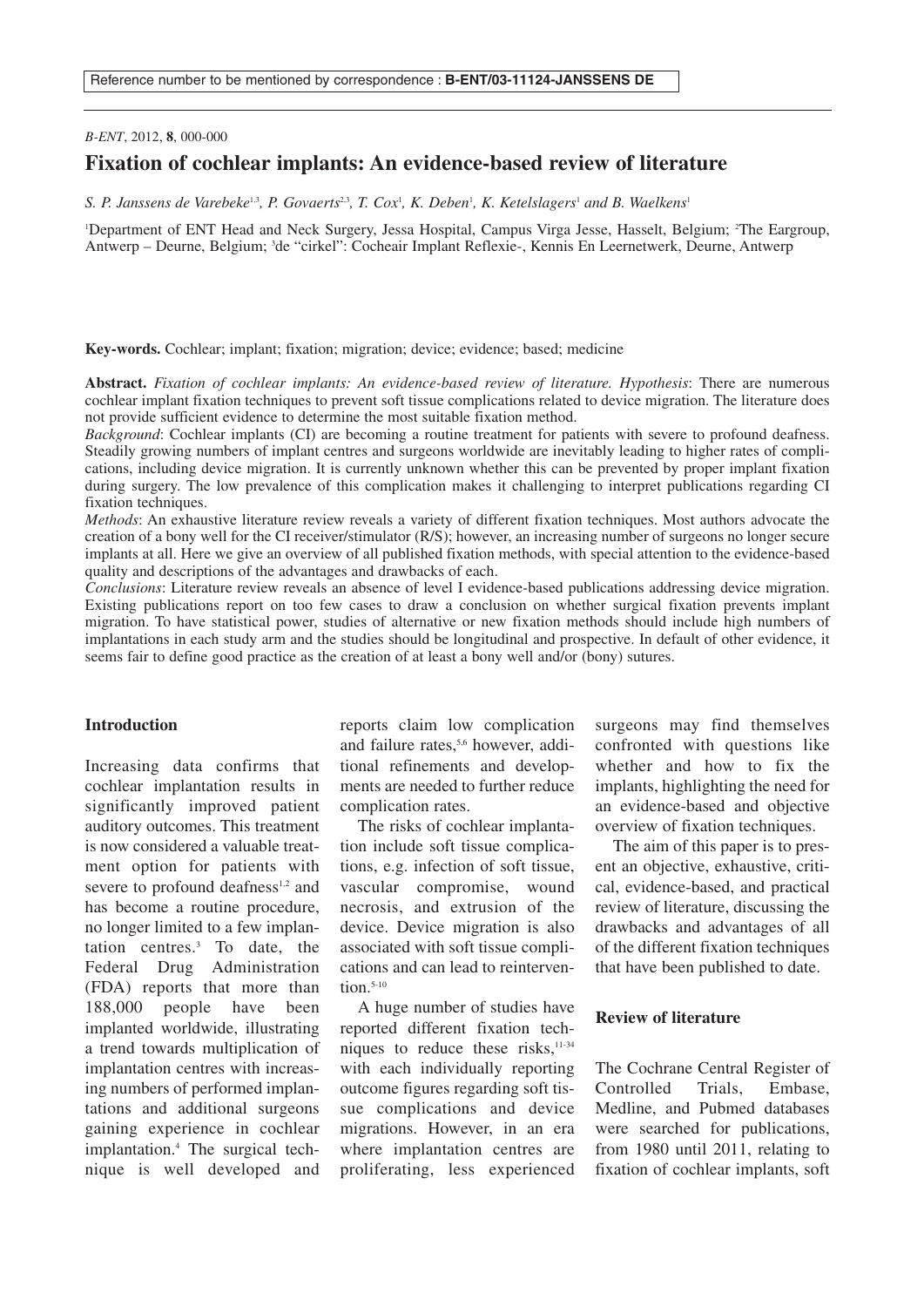tissue complications of cochlear implantation, and device migration, displacement, dislodgement, or slipping. Twenty-seven papers were selected that contained data addressing device migration and/ or device fixation methods. 5,9-35 To obtain complete data, we also searched and studied more than thirty additional papers about complications of cochlear implantation and all bibliographies of the above selected papers; of these, seven are included in the references section of this paper for editorial reasons. 1-4,36-38 More than 70 publications were studied in total.

Special attention was focused on the following parameters: date of publication, allocation method, intention-to-treat analysis comparing groups with different fixation methods, number of included implantations, follow-up period, presence of statistical power, specific fixation technique assessed, number and type of complications described, type of incision, and reference to device migration in bibliography. These parameters are further summarized in Table 1. The different fixation methods described for securing cochlear implants are schematized in Table 2. Furthermore, the alleged advantages and drawbacks of all different fixation techniques are summarized in Tables 3 and 4. Concerning complication and device migration rates, Cohen NL, Hoffman RA, and Webb RL are the most cited authors. 5,7-9 Their studies are directly or indirectly referred to in the majority of consecutive publications that discuss the quantification of complications of cochlear implantations, particularly device migration.

In 1988, Cohen *et al*. <sup>7</sup> conducted an extensive survey by sending questionnaires to 115 cochlear implant surgeons throughout the United States; 108 surgeons responded (94%), reporting various complications for a total of 459 cochlear implantations. This set of data did not include any instances of device migration. At that time, large anterior-based Cshaped skinflaps were used and the receiver/stimulator (R/S) was commonly fitted in a carefully drilled bony well and further secured with bony tie-down nonresorbable sutures. This so-called "standard" or "conventional" fixation method is still recommended nowadays by most cochlear implant manufacturers, with the exception of the use of large incisions; the standard incision size has been reduced through the years to lower the risks of skinflap breakdown and wound infections.<sup>10</sup>

In 1991, Webb *et al.* <sup>8</sup> evaluated the complication rates of the Hannover and Melbourne cochlear implantation centres, reporting data on 153 and 100 patients, respectively. Again, not a single case of device migration was reported. The authors were more concerned about devastating outcomes of wound breakdown; they claimed better outcomes with the extended endaural skinflap in comparison to the classical large anterior-based C-shaped and inverted U-shaped skinflaps. Furthermore, they reported that using Dacron as a suture material caused more soft tissue complications (fistulae and necrosis) in the Hannover group, which then switched to using another fixation method – glass ionomer cement. However, the use of cement was quickly abandoned for safety reasons (aluminium encephalopathy and neurotoxicity). 11,12

In 1993, building on their first survey, Cohen *et al.* <sup>9</sup> further

reported complication rates in a total of 2751 implantations. Whereas the total complication rate (12%) was similar to their earlier publication, this paper was the first to report a new and until then unknown complication, namely device migration.

In 1995, a retrospective study of data provided by the Cochlear Corporation was published by Hoffman and Cohen, <sup>5</sup> showing an overall complication rate of 12.2%, with less flap breakdown but more device failure. For a total of 4969 implantations (3064 adults and 1905 children), eight device migrations were registered for the adult group (0.26%) and only one for children (0.05%). This difference was believed to be related to the surgeons' experience, in the sense that implantations in children seemed to be more often performed by more experienced surgeons compared to adult patients.

An elementary step in the standard procedure consists of drilling a bony well and holes for sutures. This step is time consuming. Furthermore, drilling may be awkward in thin cortical bone, as frequently encountered in young children. Drilling may also cause the exposure of large areas of dura, increasing the risk of dural tears, CSF-leaks, and intracranial complications such as cerebral infarction, epi- or subdural hematoma, temporal lobe infarction, lateral sinus thrombose, epidural hematoma, laceration of superficial branch of middle meningeal artery under bony seat, and tentorial herniation.

CI manufacturers address these drawbacks of device fixation by reducing the receiver/stimulators' profile or by modifying its design to provide better attachment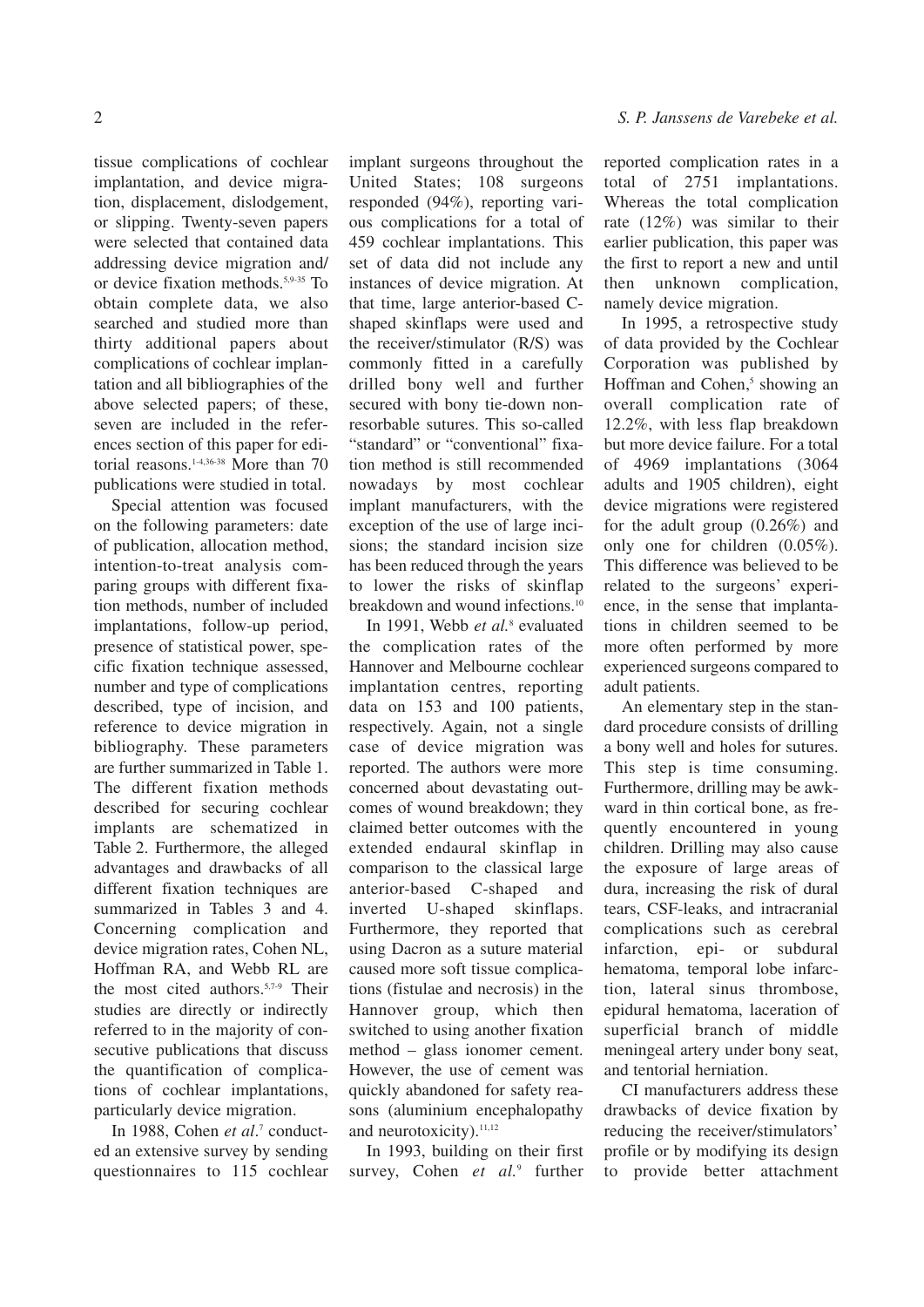



*Figure 1*

Right: Advanced Bionics HiRes90K cochlear implant fixation with Resorb-X preformed PDLLA mesh. Note the fixation of the mesh with pins (white arrows). Left: Cochlear Nucleus Contour Freedom cochlear implant fixation with Resorb-X preformed mesh. White arrows illustrate pins for fixation.

modalities. Surgeons also try to improve outcomes by modifying their implantation techniques. Some surgeons introduced the use of Gore-Tex or titanium meshes fixed with titanium screws $13$  for securing the implants' R/S; they reported 205 successful implantations without migration. The use of polypropylene meshes fixed with titanium screws $14,15$  was also proposed, but the authors reported 5 infections out of 285 implantations. In 2007, a novel fixation method was presented, securing implants with resorbable Resorb-X preformed PDLLA (Poly-D and L-Lactic Acid) meshes (KLS Martin) fixed with PDLLA-made resorbable pins (SonicPin Rx). This material was first commercialized for absorbable craniofacial osteosynthesis (Figure 1) (personal communication: Scholtz LU, Meuller J, Brill S, Baier G, Hagen R. Absorbable systems of osteosynthesis: an interesting alternative of cochlear implant fixation. Presented at the EUFOS

meeting, Vienna, 2007.). PDLLA material is fully biologically degradable and no foreign body tissue is left after complete resorption of the material. It is believed that, upon resorption of the foreign material, the surrounding scar tissue and natural tissue pressure securely keeps the implant in place. The authors saw no adverse reactions or device migrations during a one-year follow-up. However, it is our experience that this technique does not avoid the need to drill bony wells and holes.

O'Donoghue *et al.* <sup>16</sup> and others<sup>17</sup> reported absence of device migration in a series of 23 consecutive pediatric cochlear implantations for a median follow-up period of 3.2 years, using a fixation technique which relies on a small incision, the creation of a bony well to lower the R/S' profile, and on natural pericranial pressure of a small subperiosteal pocket that just fits the R/S without the use of any (bony or periosteal) nonresorbable suture/material.

Some authors are not convinced that small incisions, bony wells, and tightly fitted subperiosteal pockets are enough to secure the R/S in all cases. 18,19 For instance, children are particularly exposed to trauma, which could lead to higher risk of device migration. In two series of respectively 100 and 73 consecutive implantations, these authors described a minimal incision technique with the creation of a subperiosteal pocket, to which they added extra fixation of the R/S. In children, this was achieved by creating bony suture holes going through the whole thickness of the skull at the posterior end of the bony well, using special tools in order to protect the dura. In children and adults who presented thicker posterior rims of the bony seat, they used Mitek TACIT QuickAnchor screws (Ethicon Inc) consisting of a selftapping screw preloaded with two strands of 2.0 Ethibond ligatures. No migrations were reported, but one case of extra-dural hematoma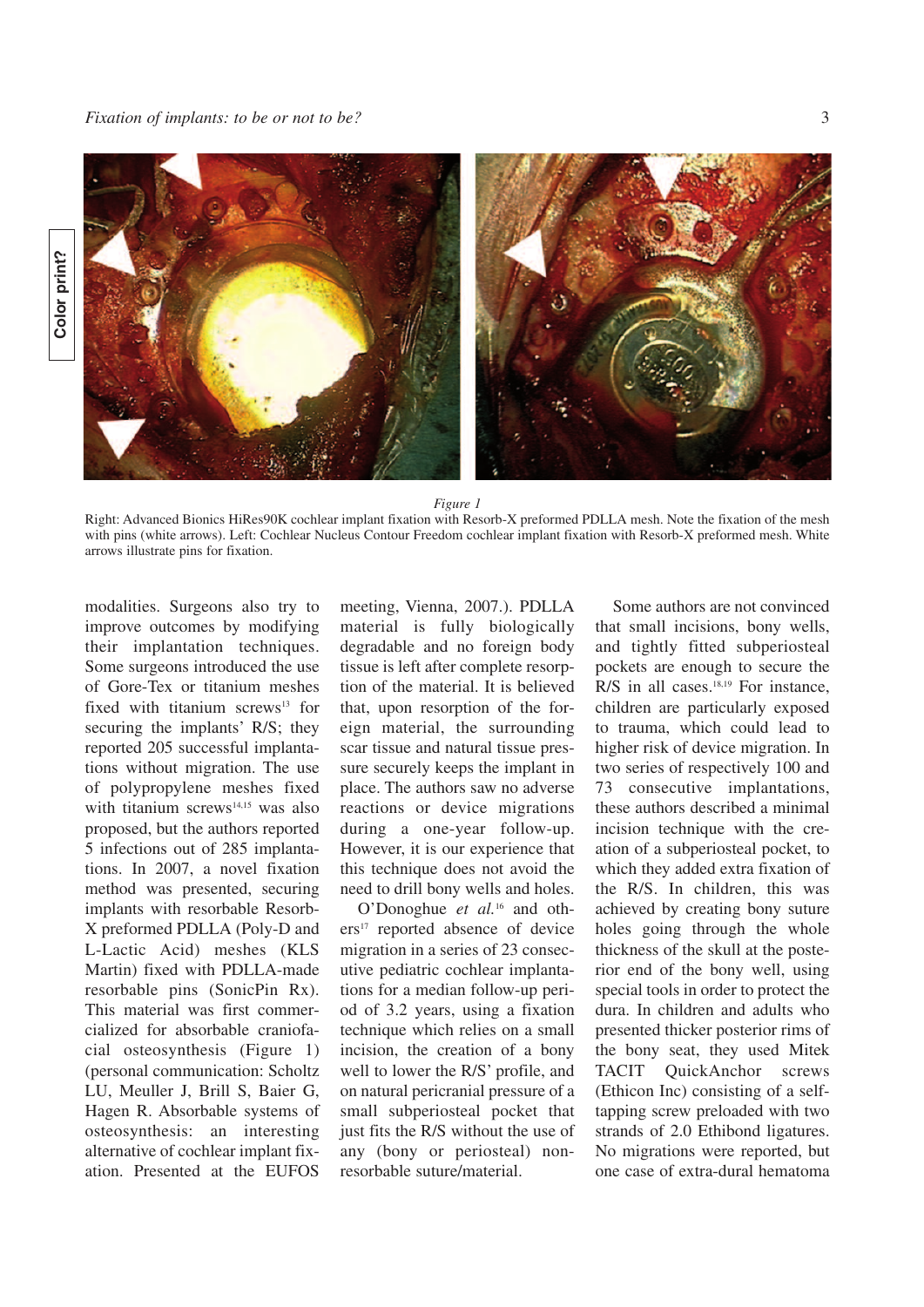

*Figure 2*

a: Neurelec digisonic SP ceramic silicone-coated implant with two built-in silicone abutments, each with titanium-enforced fixation rings at both sides of the exiting electrode array. b: Neurelec Digisonic SP cochlear implant secured with two self-tapping screws (black arrows).

was observed, attributed to the dural dissection and elevation that were required to manipulate the specific protecting tools.

Other authors are more comfortable with using purpose-built helping gear to gain a better view and to protect surrounding tissues of the subpericranial pocket in case of minimal invasive surgery, using metal bridges $20$  or half-cut steel buckets. <sup>21</sup> This also makes it possible to make optional suture holes for ligature. <sup>20</sup> Extra fixation of the implant in a bony seat can also be obtained with the use of self-tapping titanium screws at both sides of the bony well, to which a nylon suture is then tied.<sup>22</sup> However, the placement of screws tends to be difficult when placed more distally in the subperiosteal pocket.

In 2006, the Hannover group presented a prospective analysis of 808 consecutive cases implanted with different kinds of implants, showing excellent outcomes with regard to device migration using a somewhat mod-

ified minimal invasive surgical approach, with a 5- to 6-cm curved post-auricular incision line. <sup>23</sup> A subperiosteal pocket was created with a special designed suction hook (modified Langenbeck retractor). Additional R/S fixation was achieved by drilling a bony channel between the bony well and the mastoid cavity, through which the implants' electrode array was pulled before the final placement in the bony well. This technique differs from others previously described because of the absence of any non-resorbable sutures, which are associated with intolerance reactions. 8,23 (personal communication). Loh *et al.* <sup>24</sup> later described a slightly modified version of this bony channel nonsutured technique, in which a channel was drilled between the bony well and the mastoid cavity, creating a cantilever consisting of a deep groove in which the implants' electrode can rest, which is then covered with bone dust after the placement of implant. This technique was found very feasible in 80 adult patients, but it was more problematic in young children.

More minimalistic fixation methods are obtained with periosteal suturing of the musculoperiosteal layer over the implant, as described by Adunka *et al.* <sup>25</sup> in 2007. They reported excellent fixation results in 160 pediatric implantations. However, they felt that a bony well was still necessary.

The so-called "t-pocket" technique of Balkany *et al.* <sup>26</sup> is completely different; it does not require bony wells, thus limiting surgery time and avoiding potential intracranial and dural complications. In this technique, a subpericranial t-pocket is created between the two condensation lines of the pericranium, superiorly at the temporoparietal suture and more inferiorly at the lamboid suture. Fixation of the cochlear implant relies solely on native subpericranial tension, which is possible due to the reduced thick-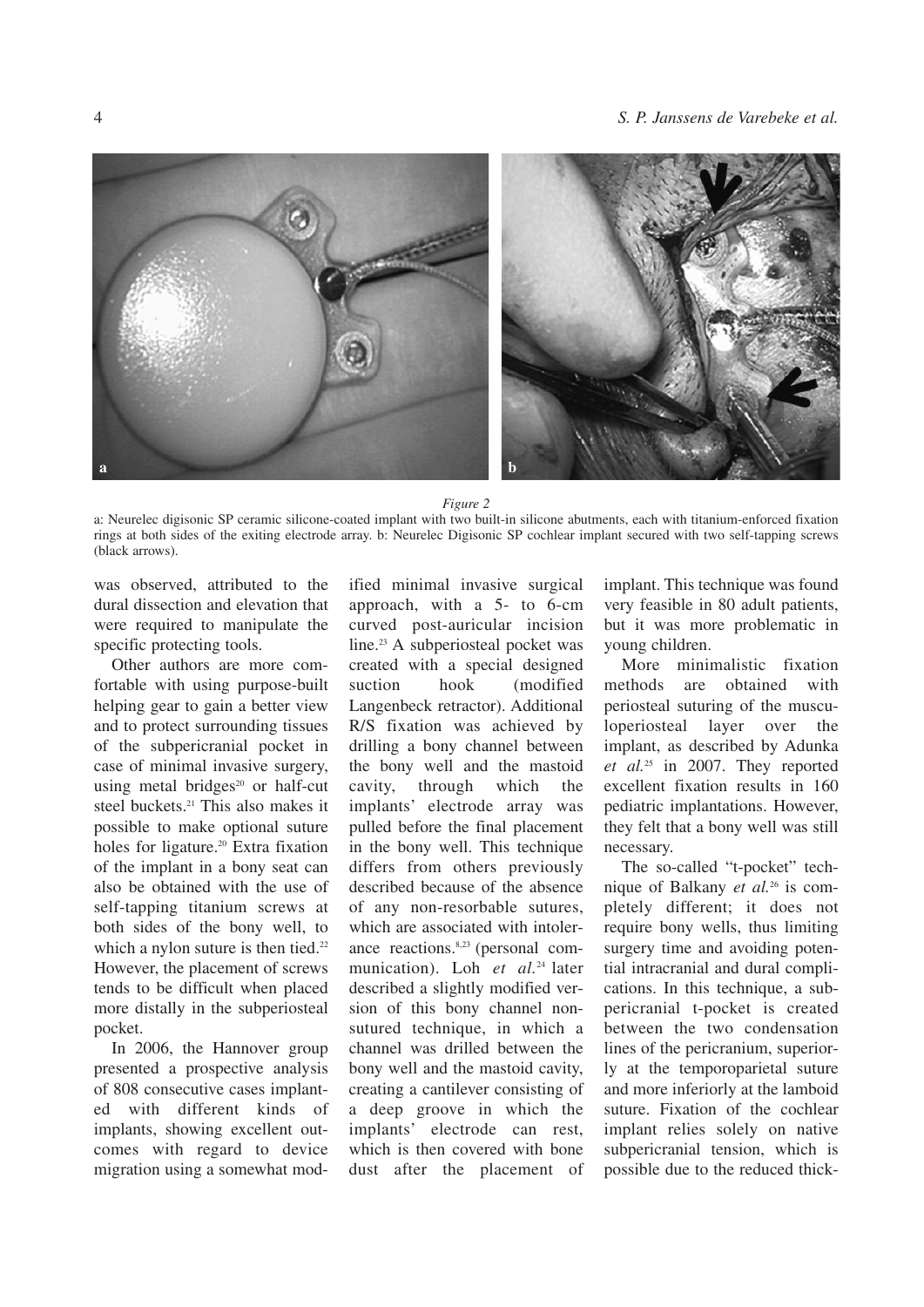| <b>Publication</b> (in<br>order of citation<br>in main text) | $\mathbb{N}$           | <b>Fixation method and incision</b>                                                                                                 | T                        | <b>Migration</b><br>of R/S | <b>EBM</b><br>level | G              |
|--------------------------------------------------------------|------------------------|-------------------------------------------------------------------------------------------------------------------------------------|--------------------------|----------------------------|---------------------|----------------|
| Hoffman et al. <sup>5</sup>                                  | 4969                   | - Classical<br>- Incision not specified                                                                                             | $\overline{\mathcal{L}}$ | adult:8<br>children: 1     | 2 <sub>b</sub>      | B              |
| Cohen et al. <sup>7</sup>                                    | 459                    | - Classical (bony well, bony sutures)<br>- Extended anterior C-skin flap incision                                                   | $\overline{?}$           | $\overline{\phantom{0}}$   | 2 <sub>b</sub>      | B              |
| Webb et al. <sup>8</sup>                                     | 253                    | - Classical ( $N = 108$ ), glass ionomer cement ( $N = 145$ )<br>- Inverted U-shaped skinflap and extended endaural incision        | $\overline{\mathcal{L}}$ | $\overline{\phantom{0}}$   | $\overline{4}$      | $\overline{C}$ |
| Cohen et al.9                                                | 2751                   | - Classical<br>- C-shaped incision                                                                                                  | $\overline{?}$           | $^{+}$                     | 2b                  | B              |
| Djalilian et al. <sup>13</sup>                               | 180*                   | - Bony well; titanium mesh ( $N = 170$ ), Gore-Tex patch ( $N = 10$ )<br>- Hockey-stick incision                                    | $\overline{\mathcal{L}}$ | $\overline{\phantom{0}}$   | $\overline{4}$      | D              |
| Davis et al. <sup>14</sup>                                   | 285*                   | - Bony well, polypropylene mesh, and titanium screws<br>- Incision type not specified                                               | 16                       | $\overline{\phantom{0}}$   | $\overline{4}$      | $\overline{C}$ |
| Alexander et al. <sup>15</sup>                               | 320                    | - Bony well; bony sutures $(N = 182)$ , propylene mesh and screws<br>$(N = 98)$ , periosteal sutures $(N = 40)$<br>- Minimal access | 26                       | —                          | 4                   | D              |
| O'Donoghue et<br>$al.^{16}$                                  | 23                     | - Bony well, small subperiosteal pocket<br>- Small 3- to 4-cm postauricular incision                                                | 18                       | $\overline{\phantom{0}}$   | $\overline{4}$      | $\overline{C}$ |
| Anagiatos et al. <sup>17</sup>                               | 145                    | - Bony well, L-shaped muscle flap, periosteal sutures<br>- Minimal access                                                           | 84                       | $\overline{\phantom{0}}$   | 2 <sub>b</sub>      | $\mathsf{C}$   |
| Campisi et al. <sup>18</sup>                                 | 73                     | - Bony well, Mitek QuickAnchor<br>- Minimal incision                                                                                | $\overline{\phantom{a}}$ | $\overline{\phantom{0}}$   | 4                   | D              |
| James et al. <sup>19</sup>                                   | 100                    | - Bony well, bony holes for sutures, small subperiosteal pocket<br>- Small 3– to 4-cm postauricular incision                        | $\overline{\mathcal{L}}$ | $\overline{\phantom{0}}$   | 4                   | $\overline{C}$ |
| Jiang et al. <sup>20</sup>                                   | 49*                    | - Bony well, bony sutures<br>- Minimal incision                                                                                     | $1 - 16$                 | $\overline{\phantom{0}}$   | 4                   | D              |
| Cuda <sup>21</sup>                                           | $30*$                  | - Bony well, sutures ( $N = 14$ ), no sutures, periosteal ( $N = 16$ )<br>- Small incision 4 cm posterior to template               | $\overline{\phantom{a}}$ | $\overline{\phantom{0}}$   | 2b                  | $\overline{C}$ |
| Lee <i>et al.</i> <sup>22</sup>                              | $45*$                  | - Bony well, titanium screws with nylon sutures<br>- Incision type not specified                                                    | $1 - 20$                 | $\overline{\phantom{0}}$   | $\overline{4}$      | D              |
| Mack et al. <sup>23</sup>                                    | 808*                   | - Bony well, bony channel<br>- Minimal incision 5-6 cm curved                                                                       | $1 - 84$                 | $\overline{\phantom{0}}$   | 2 <sub>b</sub>      | B              |
| Loh et al. $24$                                              | $87*$                  | - Bony well, bony groove and bone dust<br>- Small incision 5 cm                                                                     | $\overline{\mathcal{L}}$ | $\overline{\phantom{0}}$   | 4                   | D              |
| Adunka et al. <sup>25</sup>                                  | $160*$                 | - Bony well, periosteal sutures<br>- Small incision 4 cm                                                                            | $\overline{\mathcal{L}}$ | $\overline{\phantom{0}}$   | $\overline{4}$      | D              |
| Balkany et al. <sup>26</sup>                                 | $171*$                 | - T-pocket subpericranial, periosteal suture<br>- Small incision                                                                    | 16.4                     |                            | 2 <sub>b</sub>      | $\overline{C}$ |
| Guldiken et al. <sup>27</sup>                                | 148                    | - Standard ( $N = 83$ ), subperiosteal pocket ( $N = 65$ )<br>- Minimal access                                                      | 26.8                     | $\overline{\phantom{0}}$   | 4                   | $\mathsf{C}$   |
| Stratigouleas et<br>$al.^{28}$                               | 176                    | - Subperiosteal pocket<br>- Minimal incision                                                                                        | 6                        | 3                          | $\overline{4}$      | $\overline{C}$ |
| Molony et al. <sup>30</sup>                                  | 285                    | - Bony well; bony sutures ( $N = 221$ ), periosteal sutures ( $N = 63$ )<br>- Small incision, except first 15 cases                 | $6 - 84$                 | $\overline{\phantom{0}}$   | 4                   | $\mathsf{C}$   |
| Davids et al. <sup>31</sup>                                  | 462                    | - Bony well, tie down bony sutures<br>- Small incision                                                                              | 36                       | $\overline{\phantom{0}}$   | 2 <sub>b</sub>      | $\mathsf{C}$   |
| Eskander et al. <sup>32</sup>                                | 971 to 738<br>children | - Bony well, bony sutures<br>- Incision type not specified                                                                          | 20                       | $\overline{\phantom{0}}$   | 2 <sub>b</sub>      | $\, {\bf B}$   |
| Guevara et al. <sup>33</sup>                                 | 156                    | - Subperiosteal pocket, titanium screws in tailfins<br>- Minimal incision                                                           | 35                       | $\mathbf{1}$               | 2 <sub>b</sub>      | $\mathsf{C}$   |

*Table 1* Overview of publications, with regard to fixation techniques and their outcome

N: number of implantations (\*: it is unknown whether the number refers to implantations or patients); T: follow-up time in months (?: the figure is unavailable); EBM level: level of evidence-based medicine according to the Oxford Centre of EBM, http://www.essentialevidenceplus.com/product/ebm\_loe.cfm?show=oxford (38); G: grade of recommendation.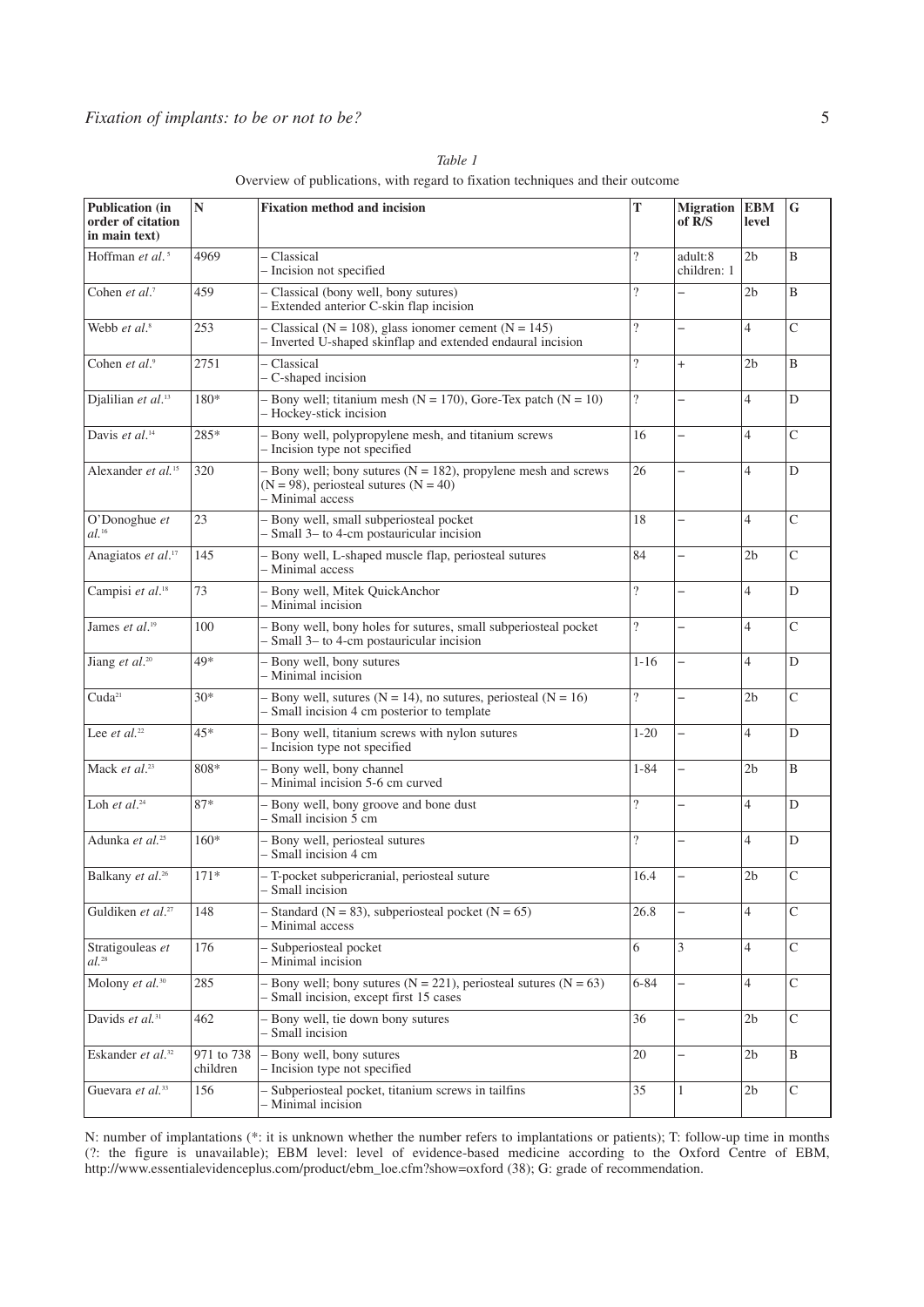*Table 2* Different fixation techniques described in literature

| Fixation method                                                                                                                  |  |  |  |  |
|----------------------------------------------------------------------------------------------------------------------------------|--|--|--|--|
| 1. Classical (extended incision, bony well, bony non-resorbable sutures) $57-10$                                                 |  |  |  |  |
| 2. Subperiosteal pocket with small incision, bony well <sup>16,17</sup>                                                          |  |  |  |  |
| 3. Conventional incision, bony well, titanium screws, nylon sutures $22$                                                         |  |  |  |  |
| 4. Conventional incision with Gore-Tex and titanium meshes, titanium screws, PDLLA meshes and pins <sup>13-14</sup>              |  |  |  |  |
| 5. Subperiosteal pocket, small incision, bony well, metal bridge/bucket as helping gear, bony sutures <sup>20-21</sup>           |  |  |  |  |
| 6. Subperiosteal pocket, small incision bony well, full-thickness cortical holes or Mitek QuickAnchor ligatures <sup>18-19</sup> |  |  |  |  |
| 7. Small curved 5- to 6-cm incision, bony well, bony channel or cantilever (groove and bone dust) <sup>24</sup>                  |  |  |  |  |
| 8. Small incision, bony well, periosteal sutures <sup>25</sup>                                                                   |  |  |  |  |
| 9. Small incision, t-pocket, periosteal sutures <sup>26-27</sup>                                                                 |  |  |  |  |
| 10. Digisonic SP (Neurelec): tailfins titanium screws <sup>33</sup>                                                              |  |  |  |  |
| 11. Concerto Pin System (Med-El): pin at bottom of R/S <sup>34</sup>                                                             |  |  |  |  |

ness of many implant devices, particularly the Nucleus CI512. After a preliminary study on 48 cadaveric specimens, the authors retrospectively reviewed 227 charts, comparing a group of 171 subjects implanted using the t-pocket technique with another group of 56 patients who underwent a "standard" technique (drilling bony wells and sutures if necessary). The authors observed "no differences"; however, it should be noted that the study arms were relatively small and that device migration occurred in neither group. Another possible bias may arise from the fact that, during surgery, the surgeons switched from the novel to the standard technique if the pocket was felt to be inappropriate, that is, if the silicone dummy popped out of the pocket in response to pressure at the posterior edge of the R/S. The authors do not advise using this technique for revision surgery. Another comparative chart review was recently conducted with similar conclusions. 27

Stratigouleas *et al.* <sup>28</sup> had previously described a similar subpericranial technique without any fixation in 2006; they reported three

cases of device migration out of 176 implantations. Furthermore, a recent study conducted on 83 devices in 51 children indicates that the retentive capacity of the subpericranial pocket may be less predictable and insufficient to resist device migration without additional fixation. 29

A retrospective study comparing the bony well technique plus bony tie-down sutures (221 cases) with a bony well technique and periosteal sutures (63 cases) did not show any difference in complication rates between both groups. <sup>30</sup> Again, not a single device migration was observed in the two study groups.

Despite all considerations, many surgeons still consider device fixation to be a principle of good practice, which is especially important in pediatric patients because of their thinner soft tissues and higher exposure to trauma compared to adults.<sup>31</sup> Yoshikawa et al.<sup>6</sup> conducted a questionnaire-based anonymous survey; out of 106 surgeons, 62 responded (58.8%). The majority of the respondents preferred to drill a well for the R/S, both for adult (83.3%) and pediatric patients (78.6%). Less uniformity was found in answers regarding additional techniques used; conventional bony anchored suturing was used by 56.1% for adults and 50% for children. In children, fascial and periosteal sutures were used equally often. Some respondents would never secure the internal receiver in adults (17.5%) or in children (17.9%).

Over time, cochlear implant manufacturers have redesigned their implants and reshaped the implants' R/S. All manufacturers (Advanced Bionics, Cochlear, Med-El, Neurelec) have reduced the thickness of the internal device. The Digisonic SP device (Neurelec, France) features two anteriorly positioned silicone tailfins (fixation rings) enabling quick securing with self-tapping titanium screws (Figures 2a,b). The first generation of these tailfins were not reinforced by titanium rings, which eventually gave rise to a few cases of device migration due to perforation of the tailfin by too tightly fixed titanium screws. 33 With the new generation of titanium-reinforced tailfins, no device migrations have been reported to date. <sup>33</sup> This type of implant per-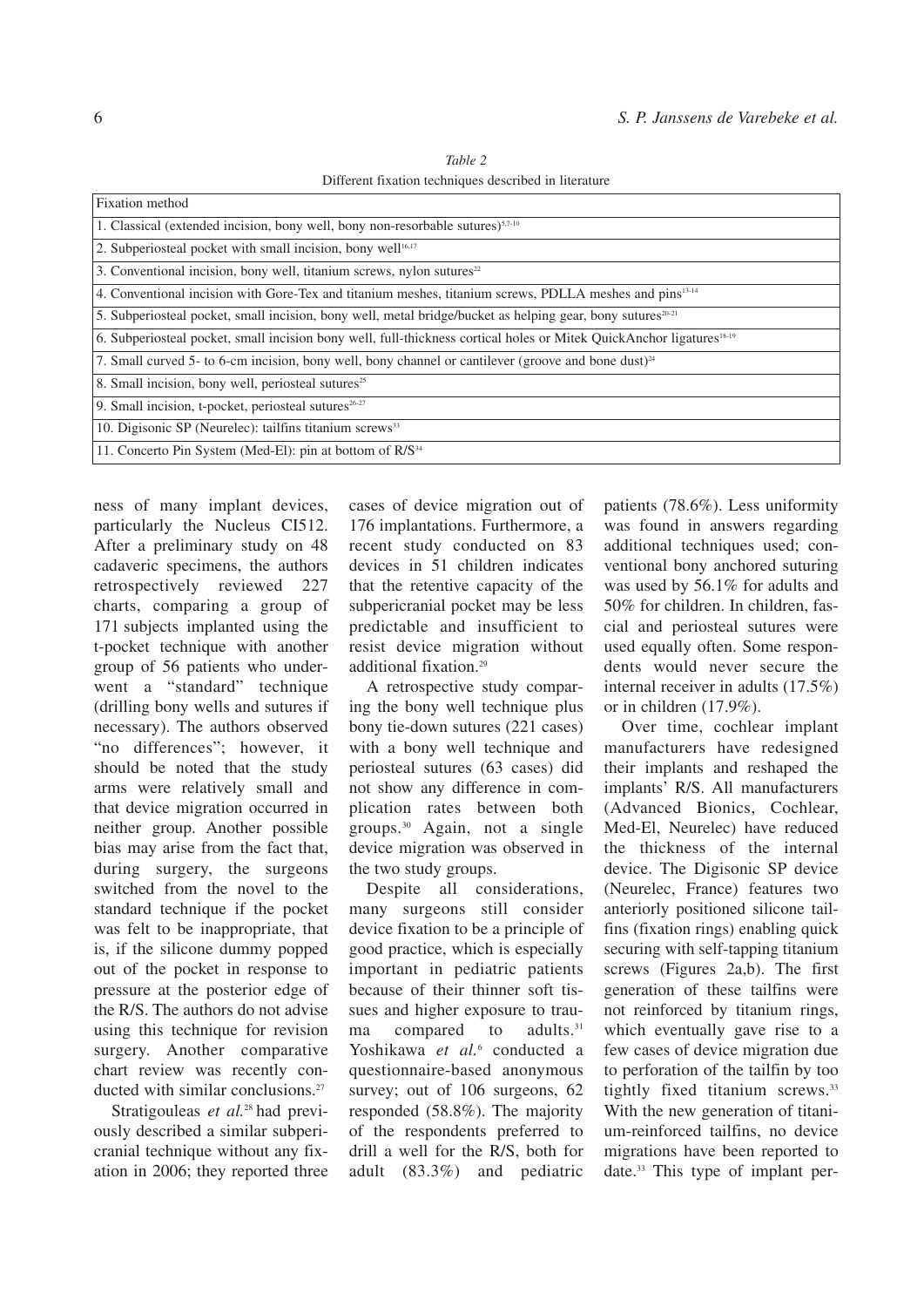|                                   |                                                                                                                            | Advantages                                                                                                                                                                                                                                      | Disadvantages                                                                                                                                                                                                                                           |
|-----------------------------------|----------------------------------------------------------------------------------------------------------------------------|-------------------------------------------------------------------------------------------------------------------------------------------------------------------------------------------------------------------------------------------------|---------------------------------------------------------------------------------------------------------------------------------------------------------------------------------------------------------------------------------------------------------|
| Standard<br>fixation<br>technique | somewhat larger<br>incisions $(6 \text{ cm})^*$<br>bony well<br>bony sutures (non-<br>resorbable)<br>elevation larger flap | better direct view<br>lower profile of device<br>-<br>easy to perform drill work<br>better control in case of bleeding, etc.<br>additional fixation<br>more permanent fixation<br>better fixation in case of seroma,<br>hematoma, and infection | longer surgical time<br>longer healing time<br>more hair shaving<br>somewhat higher risk of wound infections<br>exposure of dura<br>risk of intracranial complications<br>risk of dural complications<br>irritation from/intolerance to suture material |
| Minimal<br>invasive<br>method**   | subperiosteal pocket<br>very small incisions<br>$(3-4 \text{ cm})$                                                         | less risk of infection*<br>less wound breakdown <sup>*</sup><br>less hair shaving<br>shorter surgery time<br>shorter healing time.<br>shorter hospital stay<br>earlier activation of device<br>no additional foreign bodies                     | narrow exposure of tissues<br>unsuitable for revision<br>difficult drill work and suture placement<br>troublesome in case of complications<br>troublesome for bulky devices<br>learning curve                                                           |

*Table 3* Overview of advantages and disadvantages of the two main cochlear implant approaches

\*: Smaller incisions can also be considered in the standard fixation technique and the risks of wound infection, flap breakdown, and extrusion of cochlear implant are not restricted to the standard technique alone.

\*\*: When minimal invasive technique is used together with the creation of bony wells, as shown in Table 2, the risks related to this surgical time should be considered.

mits rapid implantation without the need to drill bony wells or any other bony fixation. The newest Concerto devices of Med-EL are the smallest and flattest titaniumcased devices and are alos available in the Concerto Pin version, which features two fixation pins at the anterior half of the bottom of the R/S to facilitate attachment of the implant to the skull. A dummy guides the surgeon to drill the holes at positions exactly matching the implant's Pin System. <sup>34</sup> It is our experience that the bony seat has to be flattened in such a way that not a single irregularity or bulge might intervene in the fixation of the implant; a perfect fit is absolutely essential for the attachment, otherwise the implant could lose its fixation. The manufacturer, however, still advocates the need for additional bony tiedown sutures and, to our experience, the surgery time is not dramatically shorter. Furthermore, there is still some drilling needed for fixation.

# **Discussion**

This review of the literature available on CI-fixation reveals a number of publications on this subject with a huge variation in techniques (summarized in Tables 1 and 2). The majority of these fixation techniques are derived from two basic approaches. On one hand there is the "standard" or conventional fixation method that necessitates the drilling of a bony well and bony suture holes. The other approach includes "minimal invasive" techniques that involve creating a tight sub-periosteal pocket in which the R/S is fitted, which is occasionally supported by periosteal sutures. With the latter technique, R/S fixation mostly relies on the natural retention capacity of the periosteal tissues. The advantages and disadvantages of both methods are summarized in Table 3. Additional fixation can be utilized with both standard and minimal invasive techniques, including meshes, screws, sutures,

Pins, ligatures, etc. As shown in Table 4, some implant devices are especially designed with incorporated permanent fixation systems, such as the titanium reinforced silicone tailfins of Digisonic SP devices and the Concerto Pin System of Med-El. In theory this would provide more security when compared to the T-pocket technique alone. Obviously, the quickest technique would be the minimal invasive technique without bony well.

There is currently no resource available for cochlear implant surgeons to readily obtain a clear overview of these different fixation techniques. This is why we have composed this comprehensive evaluation of these papers using evidence-based criteria.

The problem with publications comparing the use of different fixation techniques to prevent device migration is that, to date, the exact prevalence of this complication remains unknown. The FDA's MAUDE online database, an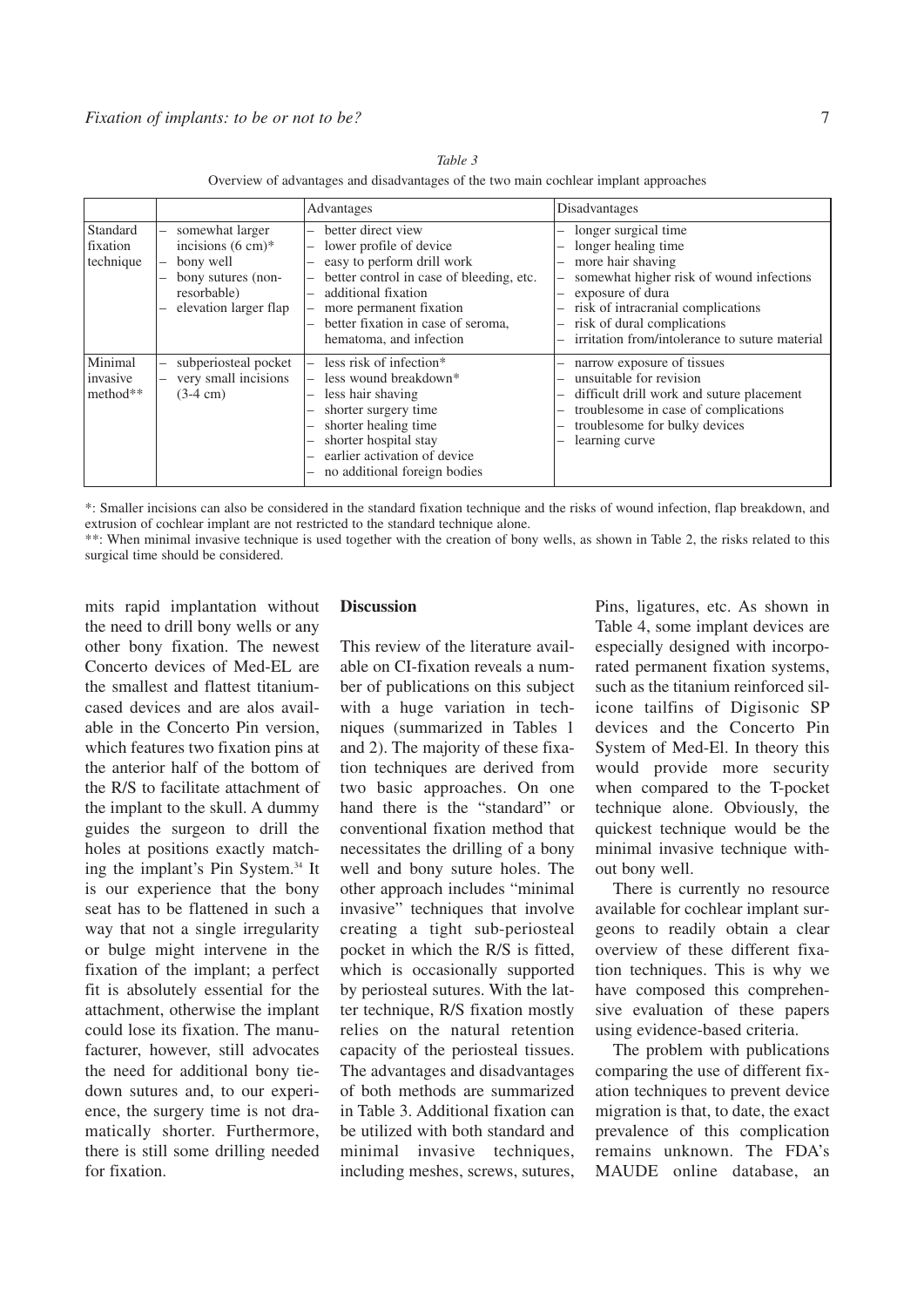| <b>Additional fixation</b>     | Advantages                        | Disadvantages                                                    |  |
|--------------------------------|-----------------------------------|------------------------------------------------------------------|--|
|                                |                                   | learning curve                                                   |  |
| Bony groove/channel            | inexpensive                       | time consuming                                                   |  |
|                                | covers electrode array and root   | problematic in thin cortical bone                                |  |
|                                | adds further fixation of device   | could damage electrode array                                     |  |
|                                |                                   | risk of dural and intracranial complications                     |  |
|                                | easy to perform                   | could be more problematic in narrow pockets                      |  |
| Gore-Tex, Titanium meshes      | no drillwork needed               | adds another foreign body in wound                               |  |
|                                | permanent fixation                | enhanced profile with titanium meshes                            |  |
|                                | fast technique                    | extra costs                                                      |  |
|                                | easy to perform                   | risk of dural and intracranial complications                     |  |
| Titanium screws + sutures      | fast technique                    | intolerance to non-resorbable sutures                            |  |
|                                |                                   | bony well needed                                                 |  |
|                                | resorbable mesh                   | bony well needed                                                 |  |
| PDLLA-meshes + SonicPin Rx     | adds firm temporary fixation      | holes for pins have to be predrilled                             |  |
|                                |                                   | adds another foreign body in wound                               |  |
|                                |                                   | very expensive                                                   |  |
|                                |                                   | time consuming                                                   |  |
|                                |                                   | risk of intracranial/dural complications                         |  |
| Mitek QuickAnchor screws +     | easy to perform                   | extra costs                                                      |  |
| ligature                       | adds fixation                     | posterior rim of bony well must be thick                         |  |
|                                | excellent in narrow spaces        |                                                                  |  |
|                                | easy to perform                   | tailfin must be reinforced                                       |  |
| Digisonic SP device + tailfins | adds permanent fixation           | large footprint                                                  |  |
| (Neurelec, France)             | no magnet migration               | ceramic casing, higher profile                                   |  |
|                                | tailfin is part of device         | if bony well chosen, quite a lot of drillwork needed, more risks |  |
|                                | fast surgery                      | adds another foreign body in wound                               |  |
| Concerto Pin System            | pins attached at bottom of device | cortical bone must be flattened perfectly                        |  |
| (Med-El, Austria)              | adds permanent fixation           | lack of long term study results                                  |  |

*Table 4* Advantages and disadvantages of additional cochlear implant fixation techniques

online listing of cochlear implant complications, does not provide figures on the prevalence of device migration. <sup>35</sup> The only useful data are those reported by Cohen, Hoffman, and colleagues  $(n = 4696)$ <sup>5</sup>, who found device migration rates of 0.2% for adult patients and 0.05% for pediatric implant recipients. This indicated low prevalence of device migration should be kept in mind as new techniques are being developed to attempt to reduce this specific complication. Any comparative study should be designed such that the rare event of a migrating device would at least occur once or several times in the control arm. If we consider a 0.2% probability of migration occurring, only sample sizes of an absolute minimum

of 2000 (per study arm) have a reasonable chance of offering sufficient statistical power to demonstrate a difference between 0.2% and 0% complication rates. In such a study, the control arm should demonstrate device migration in 6 or more cases out of 2000 (probability  $\sim 11\%$  by binomial calculation) compared to nil cases in the study arm (Chi-square with Yates correction  $\lt$  0.05). Alternatively, if a novel technique would have a higher risk for device migration, this would only become significant if 500 cases were included in each study arm, with the control arm showing the complication in 1 case and the study arm in 8 or more cases. Comparisons of alternative surgical techniques in smaller sample

sizes are very unlikely to meet evidence-based level I criteria, even if all other conditions were met, like in prospective ramdomized, blinded trials.

Table 1 summarizes evaluations of a series of publications reporting on different fixation methods with respect to the criteria of the Oxford Centre of Evidence Based Medicine (EBM). <sup>36</sup> The statistical quality of all papers evaluated does not reach any higher than EBM level 2b, with recommendation grade B. This is due to numerous shortcomings in the study design of the majority of the publications, small sample sizes, and unequal distribution of subjects in different study arms. Many of the selected papers provide such sparse information on study set-up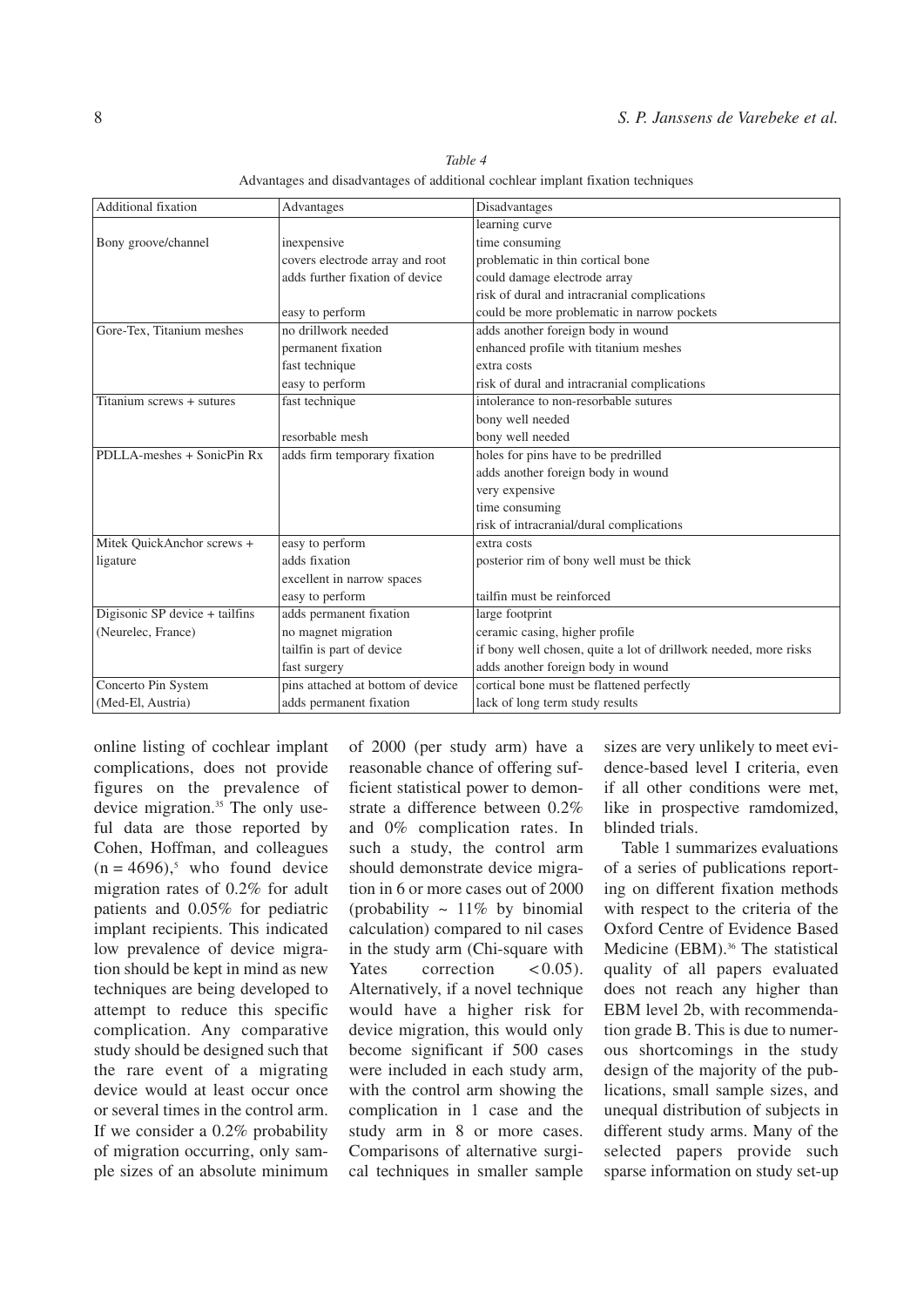and data collection that they can only be defined as "chart reviews" and "reports" instead of real trials or cohort studies. Only 2 out of the 24 publications in Table 1 were clearly prospective. 21,23 All other studies either were retrospective chart reviews or lacked sufficiently clear details of study design to be categorized as prospective. In addition, only one study included a large study population (808 implantations). <sup>23</sup> But even these numbers are too low, and furthermore, the study was not randomized and was not really comparing different fixation techniques. Only Cuda<sup>22</sup>, Balkany et *al*., <sup>26</sup> Molony *et al*., <sup>30</sup> and Güldiken *et al*. <sup>29</sup> conducted comparative studies, but all fail to meet at least 2 other criteria to qualify as level I evidence, with each study suffering from some combination of too low sample sizes, 21,26,27,30 the lack of some form of randomized allocation, 21,26,27,30 retrospective comparative chart reviews, 26,27,30 unequal distribution of sample sizes in each studied branch,<sup>26,30</sup> and/or too many cases lost to follow-up or excluded due to incomplete data. 26,27

Some of the selected papers address important matters regarding amelioration of fixation methods and contribute to developing more efficient implant fixation protocols. Nevertheless, when it comes to prove a new fixation method is safe, reliable, and therefore better than standard technique, than the quality of the study has also to be taken into consideration. To date, none of the publications on the risk of device migration that compare alternative fixation techniques to standard techniques qualify as A Grade, level 1b of evidence.

Each of the different fixation techniques elaborated in Tables 2,

3, and 4 has its own particular advantages and drawbacks. A surgeon who feels familiar and comfortable with one particular technique, can always decide during surgery to proceed with a different one if deemed necessary. From an evidence-based point of view, the existing publications do not provide enough evidence to justify a conclusion that any of the alternative fixation techniques is better, equal, or worse in preventing device migration compared to the standard technique. Therefore, we cautiously conclude that some kind of permanent fixation should be advocated in cochlear implant surgery and that the standard technique should be considered good clinical practice until proof of the contrary is provided. With an increasing number of cochlear implant wearers becoming exposed, electively or accidently, to higher magnetic forces, such as MRI, demagnetisation of the internal magnet is a concern and not fixating the device's R/S poses an additional risk, which may become even higher in future,. This is another argument in favour of adequate and durable implant fixation, even if the magnet itself is rarely secured by these techniques and still can migrate during MRI examination. <sup>37</sup> To prevent this kind of migration, one should strictly follow the guidelines endorsed by the implant manufacturers.

### **Conclusions**

With regard to device migration after cochlear implantation, this literature review reveals that, to date, no level I trials are available comparing the standard technique with an alternative one. To have adequate statistical power, such trials should incorporate sufficiently high numbers of implantations in each study arm. We conclude that fixation of cochlear implants, even if not widely accepted as extremely important, should always be attempted. In the absence of other evidence, the standard technique of drilling a bony well with bony sutures seems to remain the standard of good clinical practice.

# **Acknowledgements**

The authors wish to thank Kristin Daemers, Geert De Ceulaer, Karolien Weekers, Katrien Van Eynde, Sien De Niel, and Carina de Beukelaer from The Eargroup, Deurne Antwerp, for their help and support in the field with our patients.

### **References**

- 1. Beadle EA, McKinley DJ, Nikolopoulos TP, Brough J, O'Donoghue GM, Archbold SM. Long-term functional outcomes and academic-occupational status in implanted children after 10 to 14 years of cochlear implant use. *Otol Neurotol.* 2005,26(6):1152-1160.
- 2. Deggouj N, Gersdorff M, Garin P, Castelein S, Gérard JM. Today's indication for cochlear implantation. *B-ENT*. 2007;3(1):9-14.
- 3. Vlastarakos PV, Candiloros D, Papacharalampous G, Tavoulari E, Kampessis G, Mochloulis G, Nikolopoulos TP. Diagnostic challanges and safety considerations in cochlear implantation under the age of 12 months. *Int J Pediatr Otorhinolaryngol*. 2010;74(2):127-132.
- 4. NIH Publication No 09-4798 Available at: www.nidcd.nih.gov/ h e a l t h / h e a r i n g / c o c h . a s p , **www.fda.gov/MedicalDevices/ Prosthetics/cochlearImplants/ default.ht**. Accessed August 20, 2009.
- 5. Hoffman RA, Cohen NL. Complications of cochlear implant surgery. *Ann Otol Rhinol Laryngol Suppl.* 1995;166:420-422.